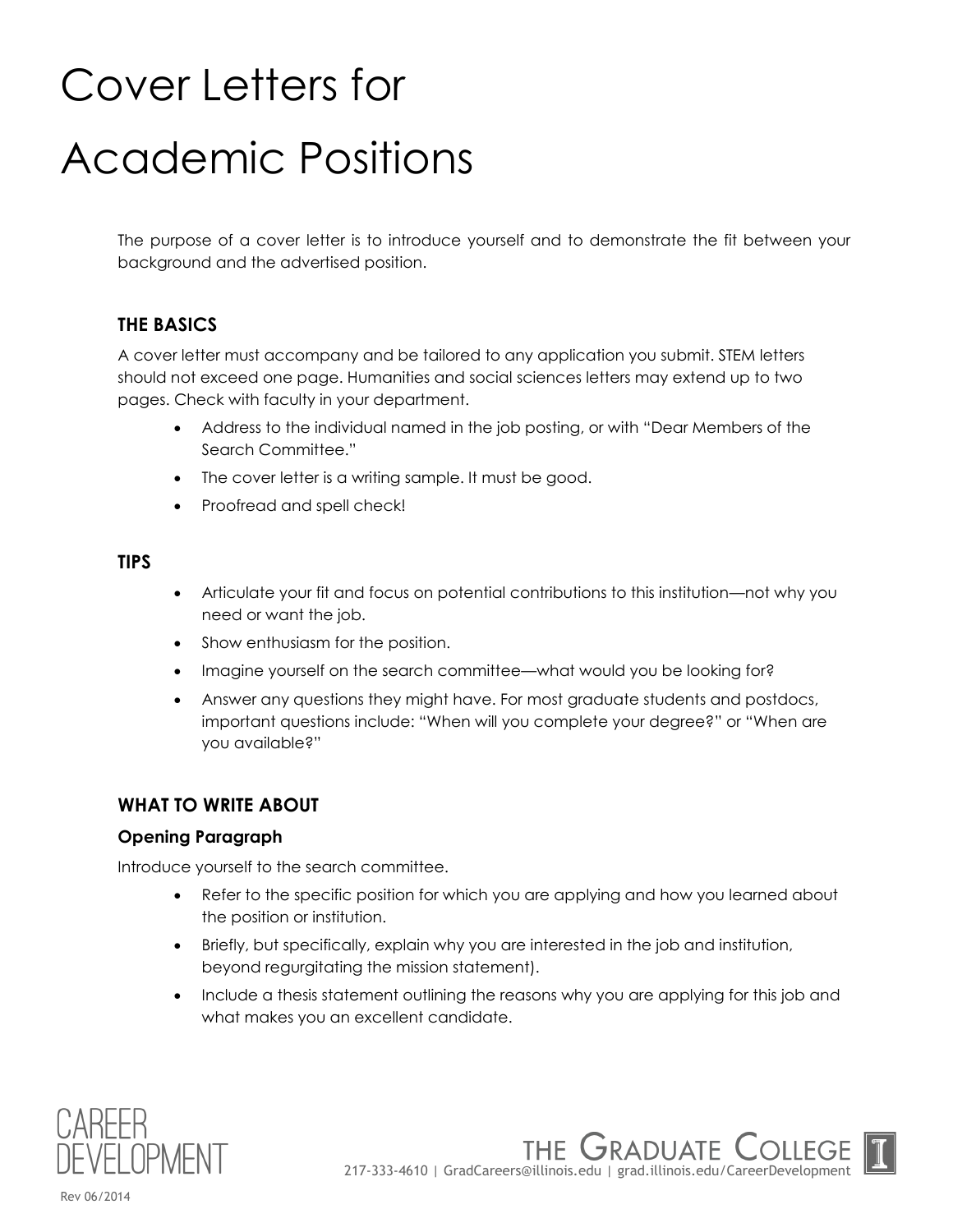## **WHAT TO WRITE ABOUT (CONTINUED)**

#### **Body Paragraphs**

Describe your achievements and qualifications. Use this opportunity to paint a picture of yourself in this job.

- Address requirements and desired skills outlined in the job posting.
- Provide brief, specific examples to demonstrate your skills and experience—do not to simply repeat your CV.
- For major research institutions: Stress interest in conducting research and elaborate on current research topics. What will you do for them? This is an opportunity to mention potential collaborations.
- For liberal arts/teaching colleges: Emphasize interest, commitment, and experience in teaching and in undergraduate education.

#### **Conclusion**

Reinforce your interest and enthusiasm.

- Indicate what you would like to see as next steps. For example, state that you look forward to speaking with the search committee.
- Thank them for their time and consideration.
- End with a professional closing such as "Kind Regards" or "Sincerely," and your full name.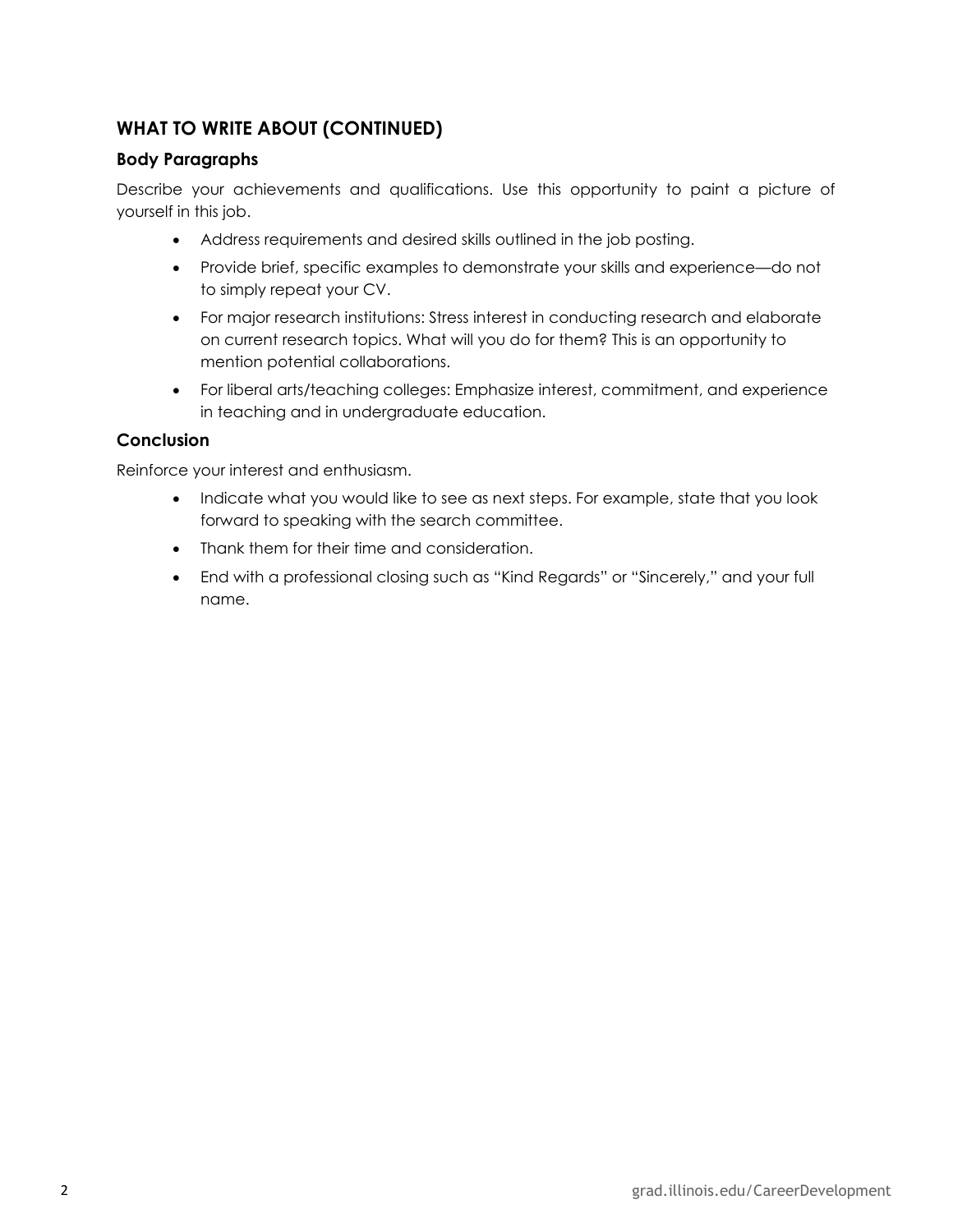502 W. Main Street #221 Urbana, IL 61801

November 30, 20XX

Dr. John Matthews Civil Engineering University of Texas at Austin Box 19308 Austin, TX 76019-0308

Dear Dr. Matthews,

I am writing to apply for the position of Assistant Professor in Structural Engineering beginning Fall 2014, as advertised on your department website. I am currently a doctoral candidate at the University of Illinois at Urbana-Champaign, and fully expect to complete my PhD degree requirements by May 2014. I am extremely interested in obtaining a faculty position at the University of Texas, where I can contribute to its focus on engineering education, continue my research on concrete structures, and lead campus and professional service activities.

My academic training and six years of experience working as a structural engineer prepare me to be an effective researcher and instructor in your department. My doctoral dissertation was conducted in consultation with Prof. John Smith, and examines the use of a relatively new methodology for the design of joints, walls, footings, and other portions of reinforced or prestressed concrete structures. In my research, I developed an integrated design and analysis environment for this methodology in which both strength and serviceability requirements are explicitly satisfied. This was delivered in a computer-based program that is freely available to the community and has been downloaded by more than 2500 people. I am excited to share and continue to explore this methodology and collaborate with your department faculty to expand its potential.

In addition to my dissertation research, other areas that interest me for my future research stem from my goal of developing improved analytical models and methods for design, evaluation, and upgrade of concrete structures subjected to monotonic and reversed loading and structures equipped with passive systems. One of the studies that I have started is the development of a performance-based seismic design method for ductile reinforced concrete wall structures based on yield displacement. I have also worked on evaluation and improvement of accuracy of nonlinear static analysis for seismic design under the auspices of a project from the Applied Technology Committee, a national organization. These are just a couple of projects I plan to continue and grow with the support of the University of Texas.

During my graduate training, I was also fortunate enough to have served as a teaching assistant and occasionally substitute lecturer for an intermediate level course on reinforced concrete design. I found that my professional experience as an engineer provided me with a broad view that is useful in assisting students with projects and assignments. These experiences have built my confidence and an interest in teaching and I look forward to the opportunity to not only teach existing courses, but also work to develop new ones.

I would enjoy discussing this position with you in the weeks to come. In the meantime, I am enclosing my curriculum vitae and statements of teaching and research interests. Letters of recommendation will arrive under separate cover. If you require any additional materials or information, I am happy to supply it. Thank you very much for your consideration.

Sincerely, Carol Alexander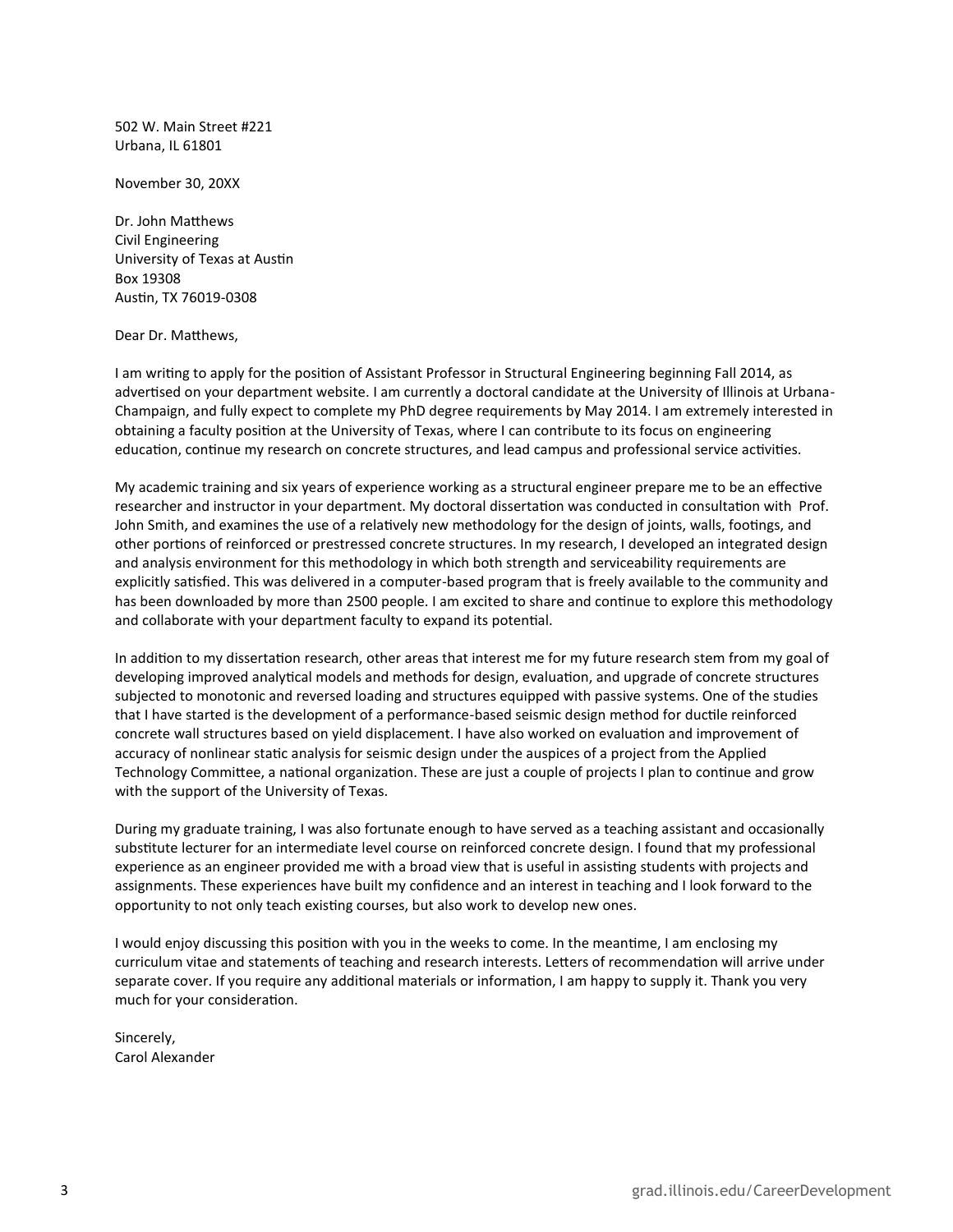# **R A C H E L G R E E N**

210 W. MAIN ST. #104 • URBANA, IL 61801 PHONE (217) 555-1234 • E-MAIL [RSTUDENT@ILLINOIS.EDU](mailto:Rstudent@illinois.edu)

October 23, 20XX

Coe College Office of Human Resources 1220 First Avenue NE Cedar Rapids, Iowa 52402

Dear Members of the Search Committee:

I am writing to apply for the Assistant Professorship position in Peninsular Spanish culture and literature at Coe College announced in the MLA Job Information List. I am currently completing a PhD at the University of Illinois at Urbana-Champaign with a specialization in modern and contemporary Spanish literature, and I am on schedule to defend and deposit for May 20XX graduation. I am extremely interested in this position at Coe College as my commitment to undergraduate education, interest and experience with study abroad programs, and interdisciplinary research background make me a terrific fit.

My objective as a teacher is to motivate my students to develop their own learning interests and critical thinking—to establish a learner-centered environment in the classroom. In particular, teaching a wide range of courses—from first-year Spanish to advanced composition and culture courses—during my graduate career at the University of Illinois has made me aware of the needs and interests of a culturally and ethnically diverse student body. As a result, I prepare lesson plans always considering the interconnection between the student's own knowledge, culture and learning abilities, the subject matter discussed in class, and current debates on social issues. I choose content and activities that are both significant and challenging for the students so that they are stimulated to think "beyond" their comfort zone and feel involved in their own learning process. Similarly, the activities and class discussions I facilitate encourage students to make connections between my field of study and other disciplines. Collaborative learning is also central to my teaching philosophy in order to promote reflective thinking and improve the students' communicative and trans-cultural skills. The application of technology and computer-based material in the classroom such as Webboard, wikis and YouTube are helpful tools in the promotion of meaningful learning through collaborative work as well. My commitment and approach to teaching have been rewarded with the highest teaching evaluations an instructor can receive: in an institution particularly dedicated to outstanding teaching, I am consistently among the top 10% of all professors and teaching assistants.

I believe that clear, open communication with students is a key element in helping them learn. Looking back at my own learning experience as a student at a liberal arts college, I greatly value the supportive and caring environment that a college like Coe provides between professors and students. In my prospective career as a professor at this institution, I look forward to working in a collaborative learning and teaching environment with both faculty and students, where I can develop courses incorporating innovative teaching techniques and the most recent theories and research through an interdisciplinary approach. I am excited at the prospect of teaching Spanish 315 or Spanish 380 and I feel that I could contribute to a number of the other courses at both the introductory and intermediate level. I would also welcome the opportunity to develop new courses according to departmental needs.

In my opinion, out-of-the-classroom education is the perfect complement to classroom learning and a way to help students learn a foreign language and become better citizens of the world. Drawing from my own experience as a study abroad student, I would be very interested in creating new study abroad courses or